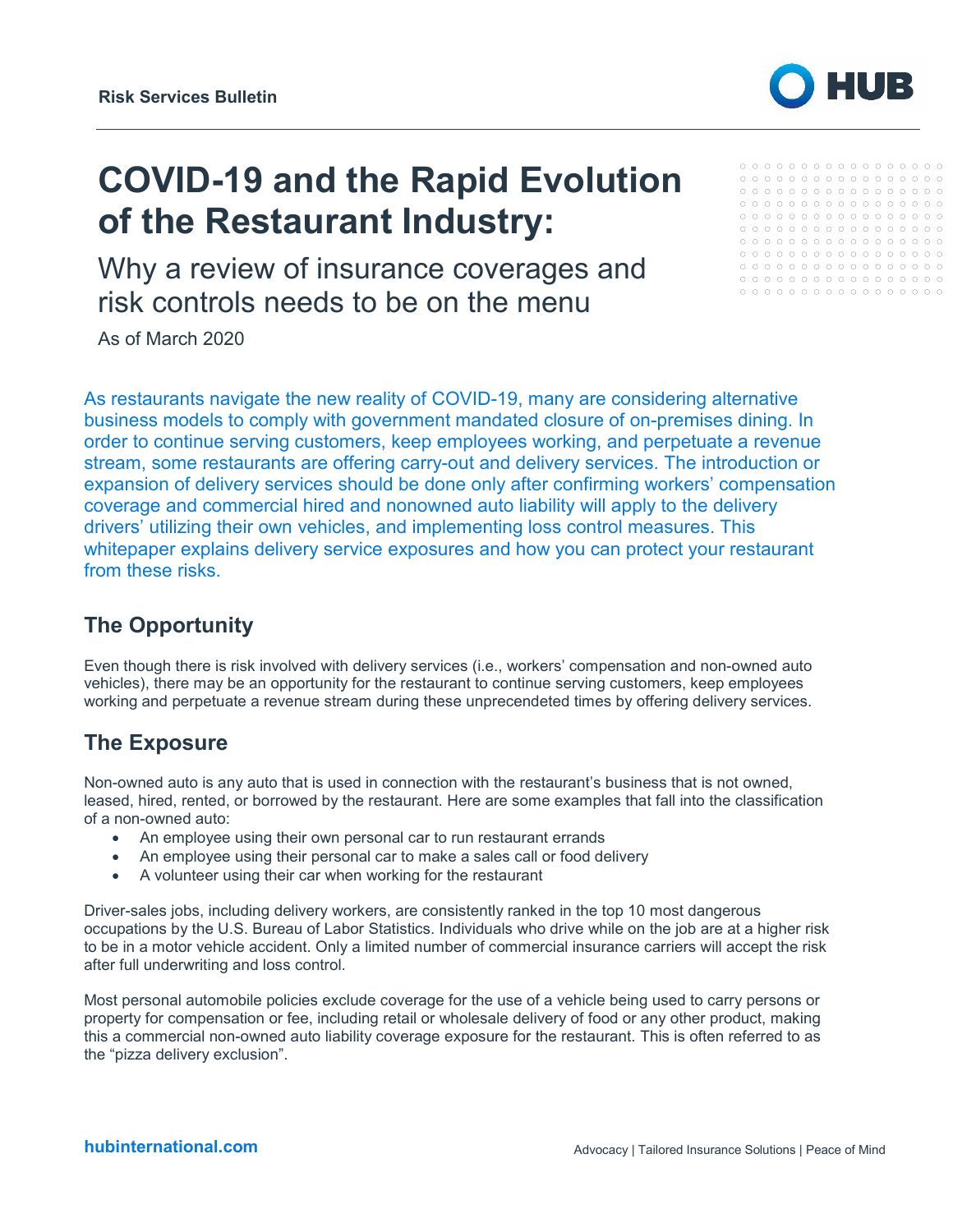## **Liability Issue**

**Non-Owned Auto Liability** – Generally, if an employee is in a motor vehicle accident in their owned vehicle while on the job, the employee's personal auto insurance will first respond to and pay for damages. After the limits of liability on the employee's personal auto policy are exhausted, the injured third-party may look to the restaurant to pay damages.

However, if the employee is in a motor vehicle accident in their owned vehicle while on the job delivering food, the restaurant's non-owned auto liability policy will most likely respond primary because most personal automobile policies exclude coverage while a vehicle is being used to deliver food or any other product for compensation.

**Workers' Compensation** – Delivery workers have an increased risk to injury for multiple reasons. Statistically, individuals who drive while on the job are at a higher risk to be injured or killed in a motor vehicle accident. The uncontrolled environment associated with delivering goods makes delivery workers at greater risk of slips, trips and falls. There is also a risk of injury due to robbery of goods or money. Any time an employee is injured on company time, the claim will be included in the experience modification calculation and will negatively impact claims history, increasing premiums.

# **Controlling the Risk**

Even though a restaurant's only option may be to have non-owned auto coverage, instead of operating their own fleet, there are ways to control the risks involved.

- Personal auto use should be restricted where possible. Employers should have a written program in place detailing their driver policies and procedures. Policies should require employees follow all laws, require the use of seat belts, restrict the use of communication devices in all but emergency situations and prohibit the use of alcohol and both legal or illegal drugs that may impair their ability to drive safely.
- Drivers should be qualified as if they are operating company owned vehicles. This qualification process should include:
	- o Confirming the employee holds a valid driver's license
	- o The employee's motor vehicle report, or MVR, should be accessed annually. The MVR should then be compared against company set driving criteria. Any employee not meeting this criteria should not be allowed to drive.
	- o Ensure proper driver training and document that each driver has been trained on company policy in regards to distracted driving. Training should be used to address both auto and worker's compensation risks.
- Employees using a personal vehicle for business use should be asked to provide proof of insurance and confirmation that there are no exclusions regarding business use. The employer should retain on file a current copy of the employee's declarations page for their personal auto insurance policy. Instead of accepting state minimum limits, many companies and commercial auto carriers require higher limts be maintained on employee personal auto policies to further reduce their exposure. Transferring more of the risk by requiring higher limits is a very useful practice that should be strongly considered.
- A non-owned Auto Use Agreement similar to what's shown below should be implemented to document expectations of drivers of non-owned vehicles and to document that these drivers are aware of what's expected of them.

Creating a culture of safety is equally important for employees who provide off premises delivery.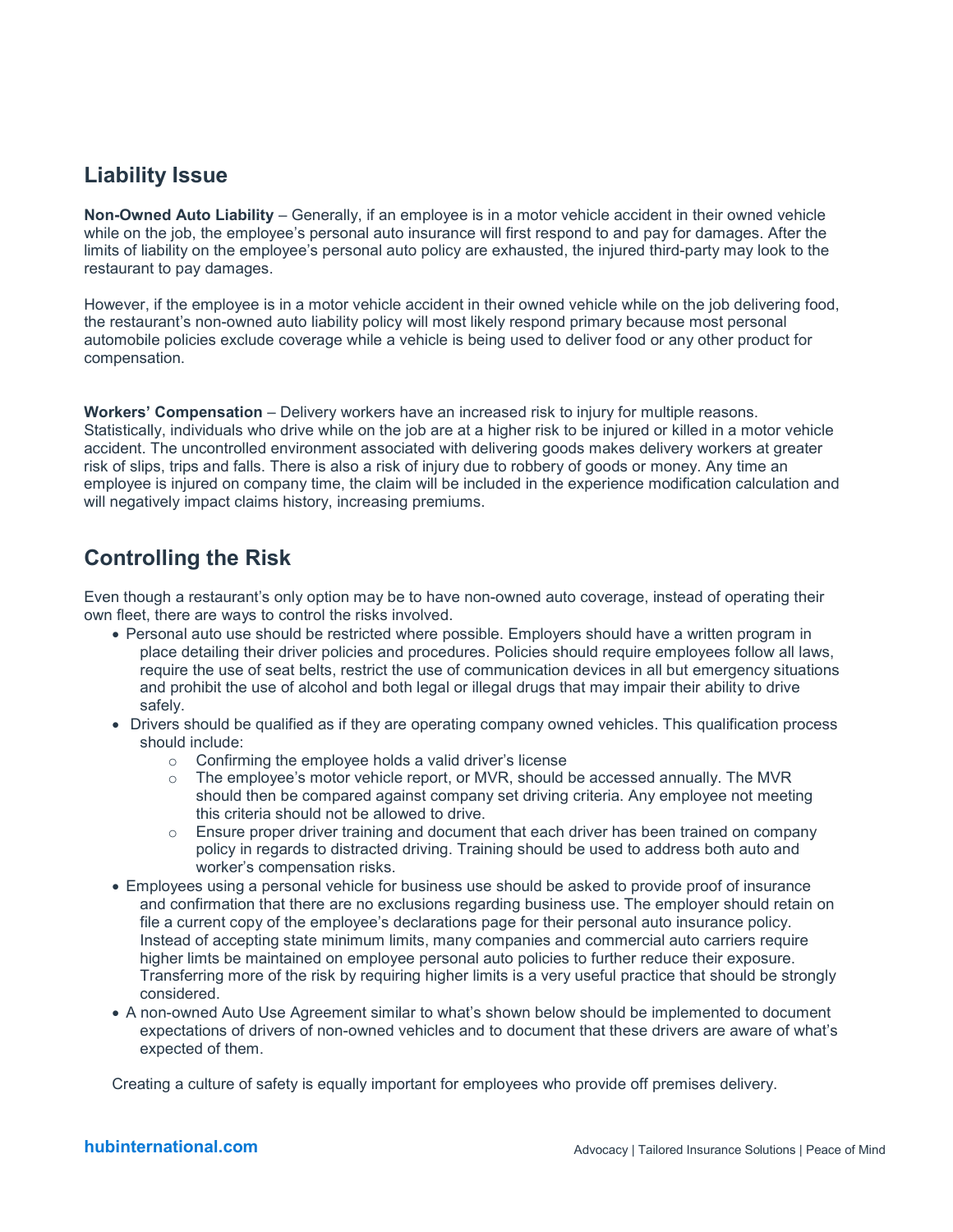- Establish a fleet policy to address the safety requirements for drivers, i.e., cell phone usage, seat belts, MVR checks, vehicle maintenance, detouring from the business route, visitors in the vehicle, etc.
- Establish your training platform, defensive driving, winter weather driving, proper footwear, situational awareness and expectation to decline delivery if they feel unsafe.
- Think about how you can return a delivery driver back to work to accommodate light duty restrictions to help mitigate workers' compensation costs.
- In the event of a robbery, employees should not resist they should comply with the demands for money or goods and notify police and the restaurant only after they are safe.

#### **Non-owned Auto Use Agreement**

If your restaurant allows employees, new or tenured, to use their personal vehicles during work hours or for work activities, a non-owned auto policy should be included within the employee handbook or employee safety programs. The following is a general example of an agreement within the non-owned policy that the employee should sign prior to using their vehicle for work activities.

An employee's use of a personal vehicle while on company business must be properly controlled to protect both the company and the employee. This certification ensures that employees understand whether they are permitted to drive a personal vehicle on company business and understand company policies related to that use.

- \_\_\_\_\_ I understand that I am not an "authorized driver" for my company and as such am not permitted to operate company vehicles or my own vehicle on company-related business under any circumstances.
- \_\_\_\_\_ I will be required to drive a personal vehicle on company business and am subject to the requirements of this program including:

Maintaining auto liability insurance with minimum limits of \$\_\_\_\_\_\_\_\_\_\_\_\_\_ for bodily injury and \$\_\_\_\_\_\_\_\_\_\_\_\_ for property damage or combined single limit of \$

Maintaining current state vehicle inspections when required.

Maintaining my vehicle in a safe operating condition when driven on company business.

Proof of insurance (copy of declaration page, certificate of insurance) will be sent to

\_\_\_\_\_\_\_\_\_\_\_\_\_\_. I agree to submit information concerning any changes or cancellation of that insurance and to provide updated evidence of insurance at any future renewal of my policy within three days of the change.

If I am pulling a trailer or hauling equipment/materials, the vehicle that I use must be appropriately designed/rated for the work being done for my company.

Acceptable motor vehicle report (MVR) that meets the policies set by my company (provide company policy reference)

No 'business use' exclusion on personal insurance policy.

I understand that my insurance is meant to be primary in the event I am involved in a vehicle collision while I am operating my personal vehicle on company business and that I am responsible for liability arising out of the operation of my vehicle.

The purpose of the employee signing this agreement is so they are aware of their responsibilities and the risks that are involved when driving their vehicle for the company.